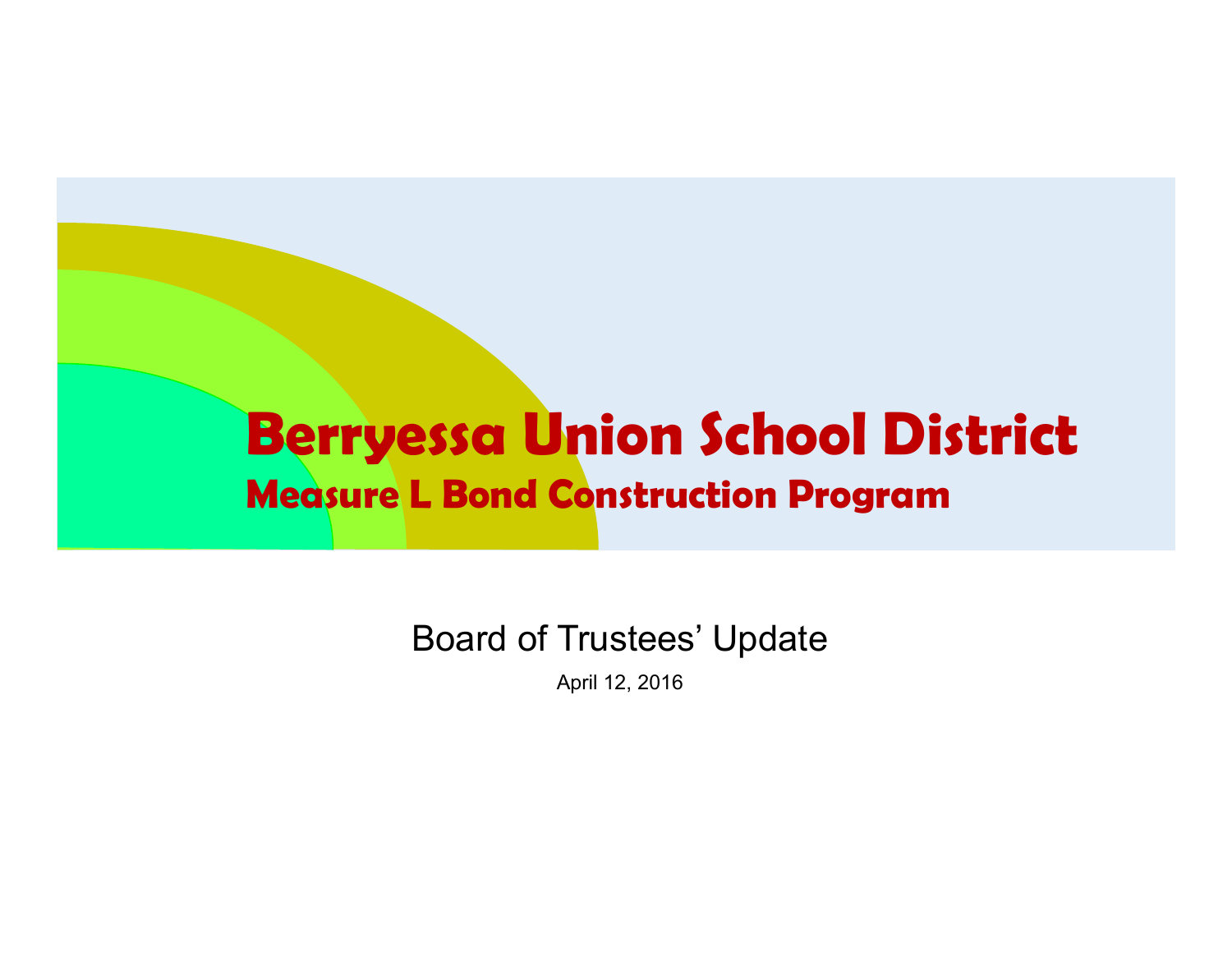## **Introduction**

The following presentation is intended to provide the Board of Trustees with an update on the progress of Measure L Construction Bond Projects. These are projects that are currently active throughout the District.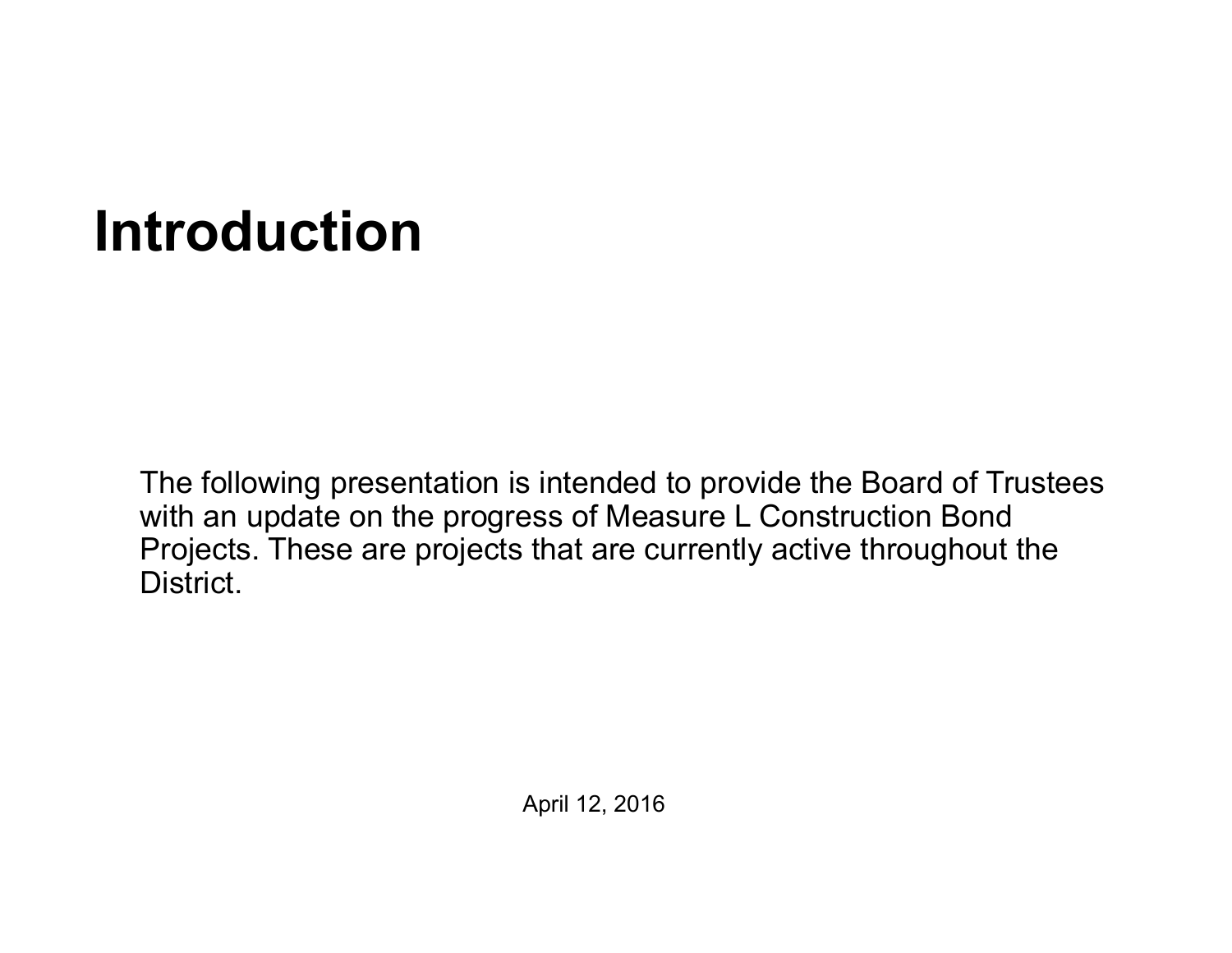# **Construction Projects for 2016**

Central KitchenF.I.S./Modernization/Classroom Furniture**Sierramont** Noble **Northwood** Summerdale Modernization/Classroom FurnitureVinci ParkPavement RehabilitationVinci ParkNobleMorrill**Sierramont** Energy Conservation Project - Solar Phase II Technology Upgrade– Cabling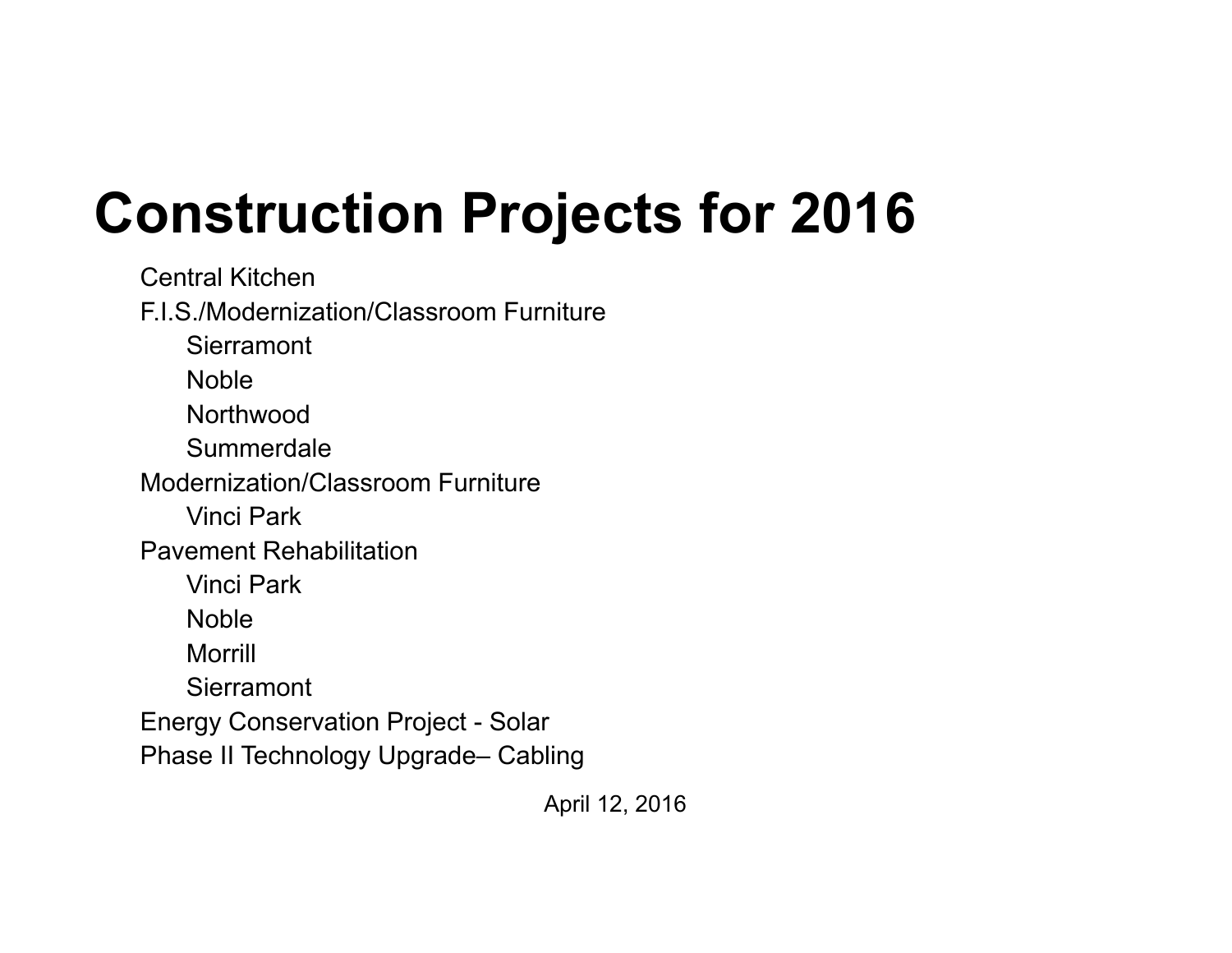#### **Construction Projects for 2016**

| Calendar Year 2016              |                 |                 | April              | May                |              |                |                    | June |                     |                |           | July | August |              |                    | September |      |  |             |  | October | November |              |       |  |
|---------------------------------|-----------------|-----------------|--------------------|--------------------|--------------|----------------|--------------------|------|---------------------|----------------|-----------|------|--------|--------------|--------------------|-----------|------|--|-------------|--|---------|----------|--------------|-------|--|
|                                 | Week            |                 |                    |                    | Week         |                |                    |      | Week                |                |           | Week |        | Week         |                    |           | Week |  |             |  |         | Week     | Week         |       |  |
|                                 | 1               | $\overline{2}$  | 3                  | 4                  | 1            | $\overline{2}$ | 3                  | 4 1  | $\overline{2}$      | $\overline{3}$ | 4 1 2 3 4 |      |        | $\mathbf{1}$ | $\overline{2}$     |           |      |  | 3 4 1 2 3 4 |  | 1 2 3   | 4        | $\mathbf{1}$ | 2 3 4 |  |
| Central Kitchen<br>Demolition   | <b>Bid Walk</b> |                 | <b>Bid Opening</b> | Award              | Construction |                | Complete           |      |                     |                |           |      |        |              |                    |           |      |  |             |  |         |          |              |       |  |
| Central Kitchen<br>Construction | <b>Bid Walk</b> |                 |                    | <b>Bid Opening</b> |              |                | Award Construction |      |                     |                |           |      |        |              |                    |           |      |  |             |  |         |          | Complete     |       |  |
| Central Kitchen<br>Equipment    | <b>Bid Walk</b> |                 |                    | <b>Bid Opening</b> |              |                | Award Construction |      |                     |                |           |      |        |              |                    |           |      |  |             |  |         |          | Complete     |       |  |
| Sierramont Chiller<br>Upgrade   | <b>Bid Walk</b> |                 |                    | <b>Bid Opening</b> |              | Award          |                    |      | Construction        |                |           |      |        |              | <b>Complete</b>    |           |      |  |             |  |         |          |              |       |  |
| Sierramont<br>FIS/Modernization |                 | <b>Bid Walk</b> |                    | <b>Bid Opening</b> |              | Award          |                    |      | Construction        |                |           |      |        |              | Furniture Complete |           |      |  |             |  |         |          |              |       |  |
| Noble<br>FIS/Modernization      | <b>Bid Walk</b> |                 |                    | <b>Bid Opening</b> |              | Award          |                    |      | Construction        |                |           |      |        |              | Furniture Complete |           |      |  |             |  |         |          |              |       |  |
| Northwood<br>FIS/Modernization  | <b>Bid Walk</b> |                 |                    | <b>Bid Opening</b> |              | Award          |                    |      | Construction        |                |           |      |        |              | Furniture Complete |           |      |  |             |  |         |          |              |       |  |
| Summerdale<br>FIS/Modernization |                 | <b>Bid Walk</b> |                    | <b>Bid Opening</b> |              | Award          |                    |      | Construction        |                |           |      |        |              | Furniture Complete |           |      |  |             |  |         |          |              |       |  |
| Vinci<br>Park/Modernization     |                 | <b>Bid Walk</b> |                    | <b>Bid Opening</b> |              | Award          |                    |      | <b>Construction</b> |                |           |      |        |              | Furniture Complete |           |      |  |             |  |         |          |              |       |  |
| Paving Rehabilitation           |                 |                 | <b>Bid Walk</b>    | <b>Bid Opening</b> |              |                | Award              |      |                     | Construction   |           |      |        |              | Complete           |           |      |  |             |  |         |          |              |       |  |
| Solar Project                   | Design          |                 |                    |                    |              |                | Construction       |      |                     |                |           |      |        |              |                    |           |      |  |             |  |         | Complete |              |       |  |
| Furniture                       | Pilot           |                 |                    |                    | Order        |                |                    |      |                     |                |           |      |        | Delivery     |                    |           |      |  |             |  |         |          |              |       |  |
| Carpet                          | Order           |                 |                    |                    |              |                |                    |      |                     | Installation   |           |      |        |              |                    |           |      |  |             |  |         |          |              |       |  |
| Phase II Technology<br>Upgrade  |                 |                 | Packaging          | Award              |              |                |                    |      |                     | Construction   |           |      |        |              | <b>Complete</b>    |           |      |  |             |  |         |          |              |       |  |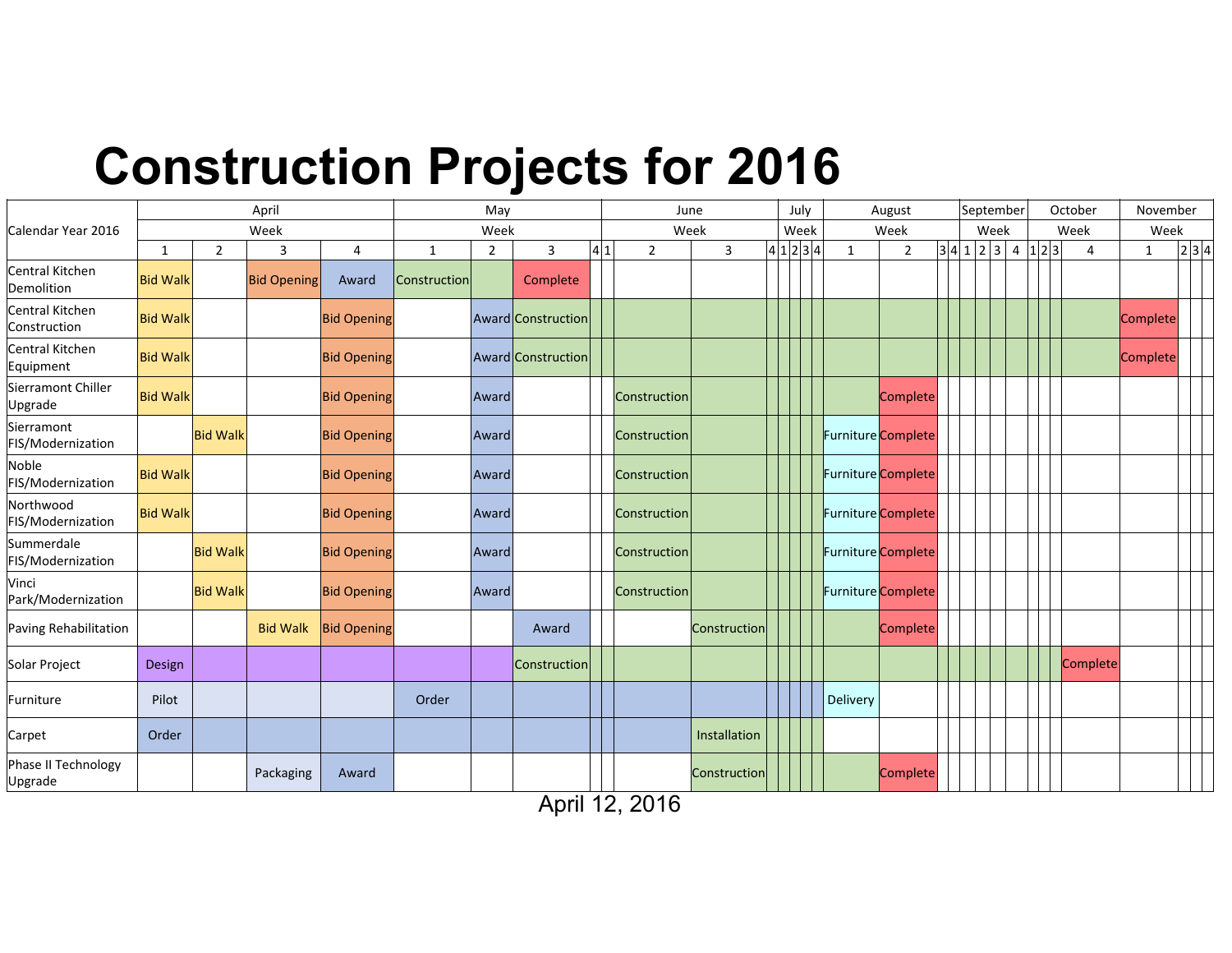## **Construction Projects for 2017**

F.I.S./Modernization/Classroom FurnitureMajestic Way LaneviewModernization/Classroom FurniturePiedmontRuskinF.I.S.Vinci ParkPavement RehabilitationBrooktreeCherrywood Majestic Way Phase III Technology Upgrade– Cabling